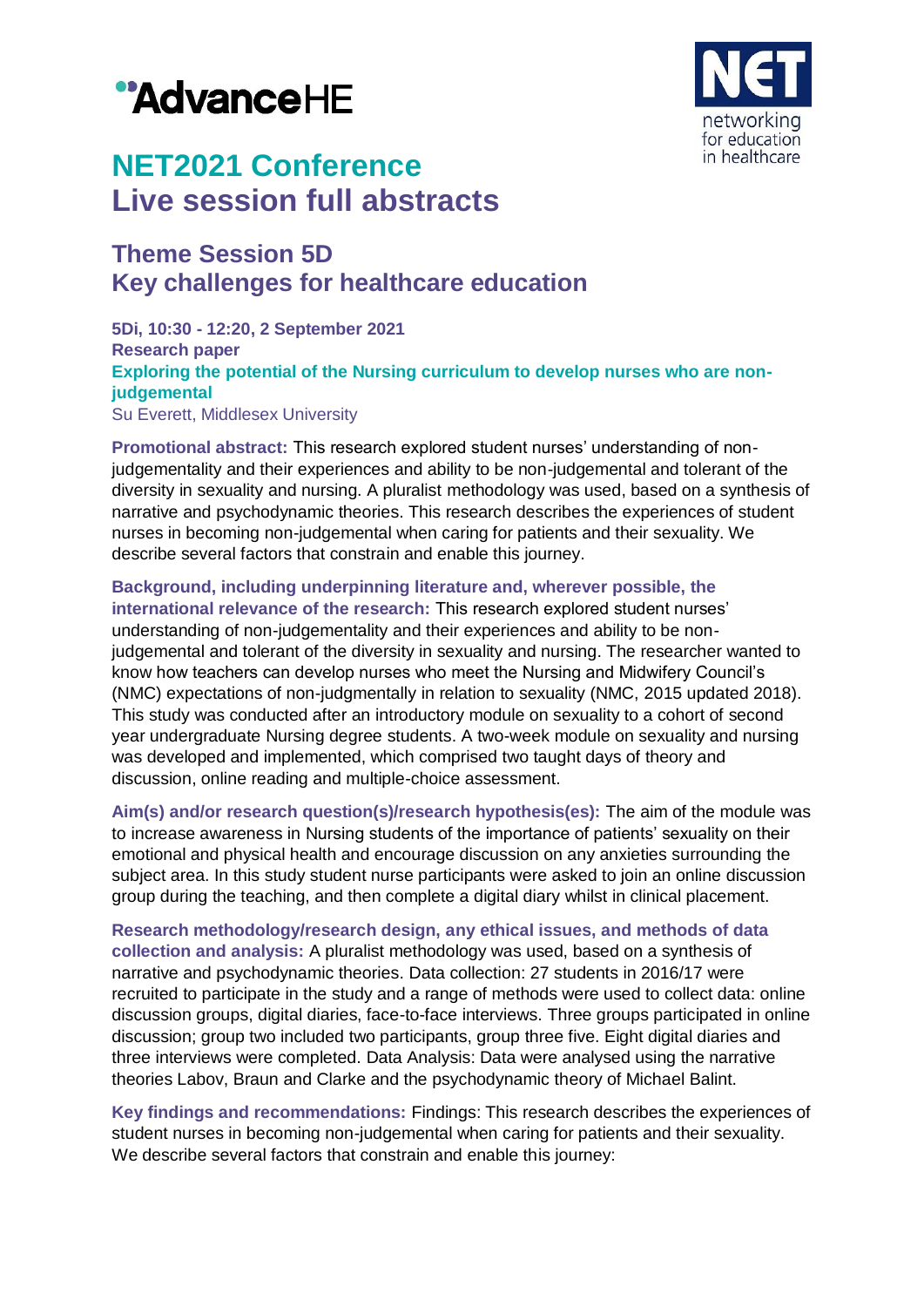- 1. Students' own backgrounds, which are diverse, shape how they meet/deal with the challenge;
- 2. Students observe/witness judgemental practices in their mentors and other nurses towards sexuality, which challenge their own developing non-judgmentally;
- 3. These experiences raise emotional challenges which are processed through emotional labour.

**Three key points to indicate how your work contributes to knowledge development within the selected theme:**

- 1. Students' own backgrounds, which are diverse, shape how they meet/deal with the challenge;
- 2. Students observe/witness judgemental practices in their mentors and other nurses towards sexuality, which challenge their own developing non-judgmentally;
- 3. These experiences raise emotional challenges which are processed through emotional labour.

#### **References:**

NMC. (2018). *Professional standards of practice and behaviour for nurses and midwives*. London. NMC.

**Keywords:** Non-judgemental, Sexuality, Curriculum. Pluralism.

#### **5Dii, 10:30 - 12:20, 2 September 2021 Research paper Ambidexterity: A vital capability for healthcare educational managers** Dr Eve Collins, University of Chester

**Promotional abstract:** This case study explores the lived experience of academic managers of a faculty of healthcare in the UK where neoliberal, social, economic and political forces are shown to be having a transformative effect on academics' world of work (Taberner, 2018; Beattie, 2017). The construct of ambidexterity attracts considerable attention in the field of organisational theory but to date has been afforded scarce attention in the higher education arena (Stokes *et al*., 2017). Here ambidexterity emerges as a vital managerial capability indicating that the academic community may have much to gain by its development at both the individual and organisational level.

**Background, including underpinning literature and, wherever possible, the** 

**international relevance of the research:** A central challenge of contemporary healthcare educational management lies in the dual need to maintain and enhance existing provision and services to succeed in an increasingly competitive educational arena, while also ensuring future survival by responding to new business opportunities to meet the evolving needs of the healthcare workforce. This is reflective of the wider corporate world where the construct of "ambidexterity" is used to describe the ability to balance dual exploitative and explorative strategic aims (Hughes, 2018). Thus, this study uses the construct of ambidexterity as a theoretical lens through which to explore the experiences of healthcare educational managers.

**Aim(s) and/or research question(s)/research hypothesis(es):** Aim: To investigate how ambidexterity is experienced by managers of healthcare education. Research question: How is ambidexterity experienced by managers of healthcare professional education? Sub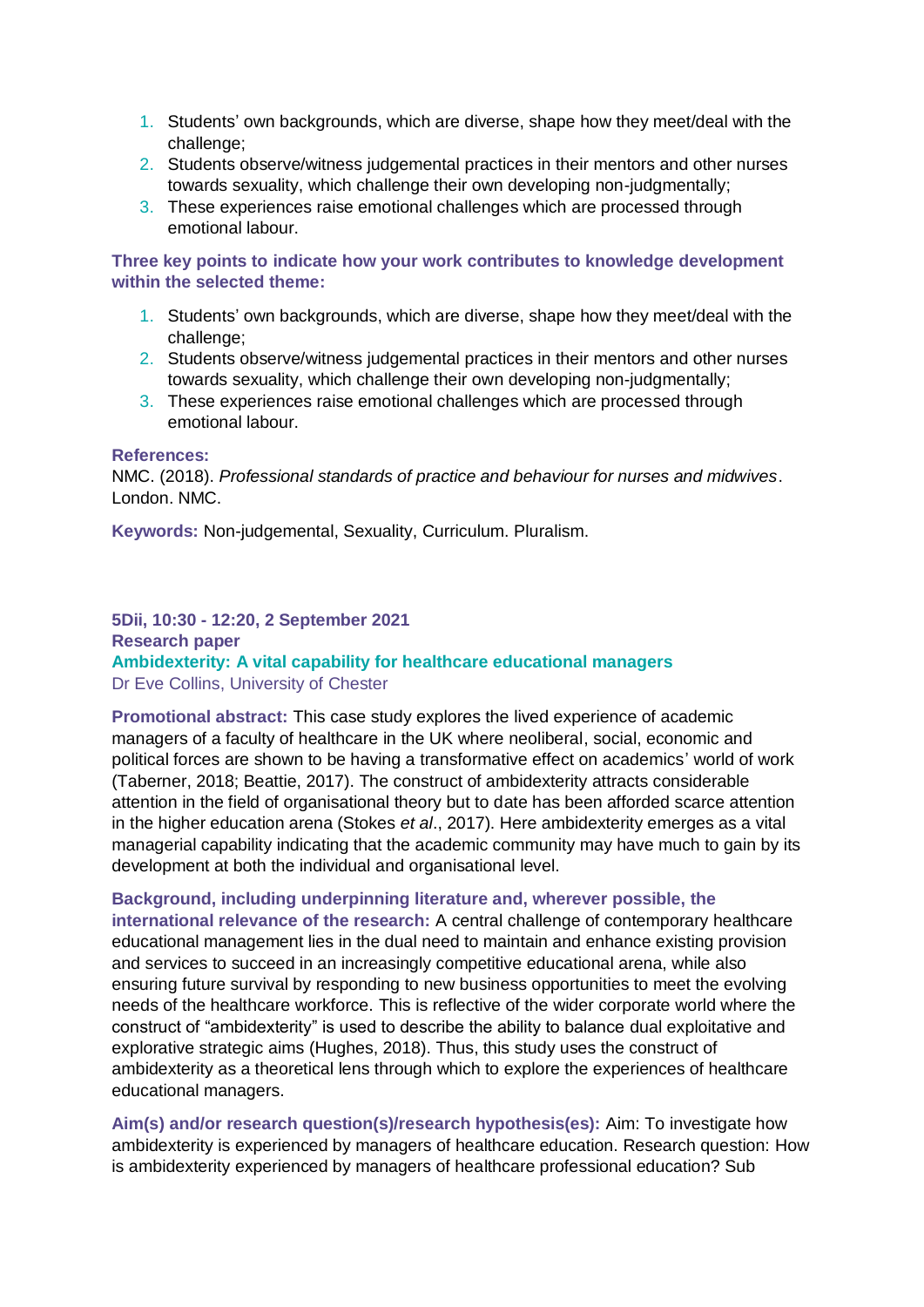questions: How are exploitation and exploration experienced, at management level, in professional health education? What tensions arise in the pursuit of ambidexterity for managers of health professional education? What are the enablers and barriers to ambidexterity for managers of health professional education?

**Research methodology/research design, any ethical issues, and methods of data collection and analysis:** An exploratory case study methodology is utilised, integrating data elicited from interviews with archival documentary data and organisational strategy documentation, relating to the four-year period between 2014 and 2018. This interpretivist methodology facilitates a detailed exploration of healthcare managers' experiences of ambidexterity in such a way as to capture the complexity of their work in context. The data which emerges is thematically analysed to derive findings which advance our understanding of the contemporary managerial practice on both an individual and business-unit level.

**Key findings and recommendations:** The findings from this study offer a novel exploration of the construct of ambidexterity in the higher education arena and advance our understanding of the way in which managers of healthcare education interpret and respond to the complexity of ambidexterity in contemporary practice. Exploratory endeavours, aimed at developing new areas of engagement, are perceived to have an enduring deleterious impact on the managerial team's ability to maintain and enhance the quality of existing provision. Managers' attempts to balance dual strategic aims are hindered by organisational structure, bureaucratic systems and processes and several ambidextrous tensions emerge. Whilst many of these parallel those found in the organisational theory literature some are context specific, most notably the dichotomous perception of other educational providers as both competitors and collaborators. Ambidextrous tactics and facilitative factors are also in evidence with the imperative to develop social capital with external stakeholders, who are espoused with consumer sovereignty, taking precedence in this complex educational marketplace. Together the findings afford a unique insight into the way that managers of professional healthcare education perceive and manage the complexity and dynamism of ambidexterity in their everyday practice.

#### **Three key points to indicate how your work contributes to knowledge development within the selected theme:**

- 1. Ambidexterity is identified as a vital managerial capability for those engaged in the complex and dynamic arena of healthcare education.
- 2. The contemporary healthcare educational marketplace is perceived to be multifaceted which necessitates a complex relationship between provider organisations as they strive to balance both a collaborative and competitive stance.
- 3. The development of social capital, with healthcare providers, is identified as an increasingly important means of gaining a competitive advantage in the healthcare educational landscape.

#### **References:**

Beattie, L. (2017) 'Educational leadership: a nirvana or a battlefield? A glance into the UK Higher Education through the lens of Bourdieu.' *International Journal of Leadership Education* 21(5), 608-620. http://dx. doi. org/10.1080/13603124.2017, 1330490.

Hughes, M. (2018) 'Organisational ambidexterity and firm performance: burning research questions for marketing scholars.' *Journal of Marketing Management*, 34(1-2), 178-229.

Stokes, P., Moore, N., Smith, S.M., Larson, M.J. & Brindley, C. (2017) 'Organizational ambidexterity and the emerging‐to‐advanced economy nexus: Cases from private Higher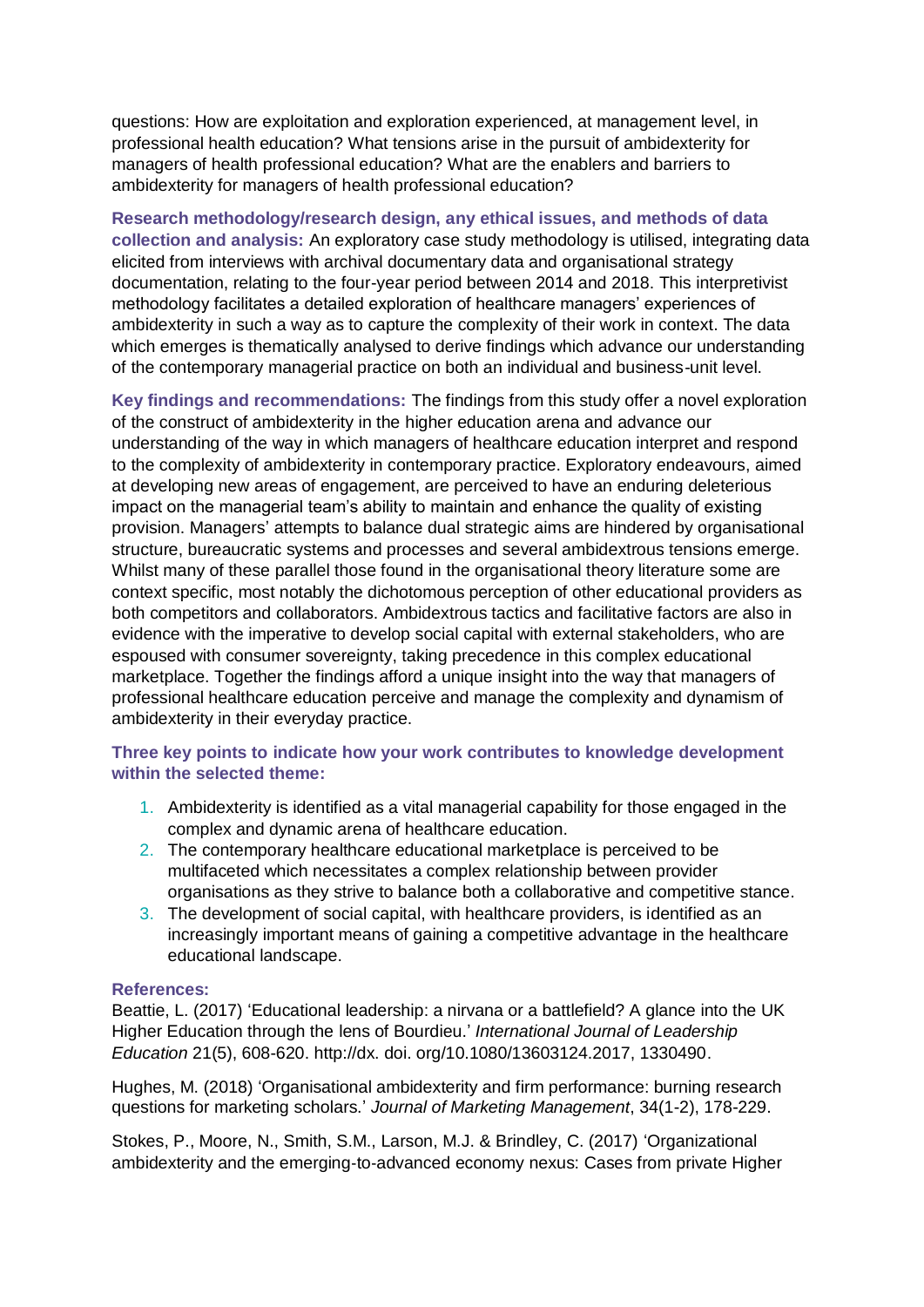Education operators in the United Kingdom.' *Thunderbird International Business Review*, 59(3), 333-348.

Taberner, A.M. (2018) 'The marketisation of the English Higher Education sector and its impact on academic staff and the nature of their work.' *International Journal of Organizational Analysis*, 26(1), 129-152.

**Keywords:** Academic Management, Marketisation, Ambidexterity, Case Study.

**5Diii, 10:30 - 12:20, 2 September 2021 Research paper The challenging and enabling factors of nursing workforce development in primary care** Karen Evans, University of Sunderland in London

**Promotional abstract:** Primary care is greatly affected by the shortage of nurses in the UK and the cuts in funding across the healthcare sector. Work-based learning courses are available for nursing roles, including apprenticeships which provide alternative funding routes. This research focuses on the complex issues which impact nursing workforce development in primary care and how these have been overcome in some areas. The objectives of this research project will be to create a model of system-level workforce development and contribute to the published research on primary care settings as a learning environment.

#### **Background, including underpinning literature and, wherever possible, the**

**international relevance of the research:** In the UK as with other parts of the world such as Australia, historically nurse training has centred around hospitals (Aggar *et al*., 2018; Bloomfield *et al.*, 2018). This bias in Pre-Registration nurse training decreases the chance of nurses applying for jobs in primary healthcare settings when they qualify. New education standards and expectations of the future nurses (NMC, 2018a) and the new Nursing Associate role (NMC, 2018b) and the introduction of apprenticeship routes are all hoped to have a positive impact on education of nursing staff working in primary care but there remain challenges which require further exploration.

**Aim(s) and/or research question(s)/research hypothesis(es):** The purpose of this research is to investigate the challenges and enabling factors of nursing workforce development in primary care to facilitate the creation of sustainable paradigms. There will be a focus on how this contribution can be made sustainable, as an embedded function of these workplaces.

The research questions were:

- 1. What are the barriers supporting training and development in primary care settings and how can they be overcome?
- 2. What are the enablers to supporting training and development in primary care and how can be they be used to increase participation?
- 3. How can any successful changes be sustained?

**Research methodology/research design, any ethical issues, and methods of data collection and analysis:** The research takes a social constructivist approach, acknowledging that members of a professional group, such as those employed in primary care, can construct a shared institutional reality (Searle, 1995). This project used a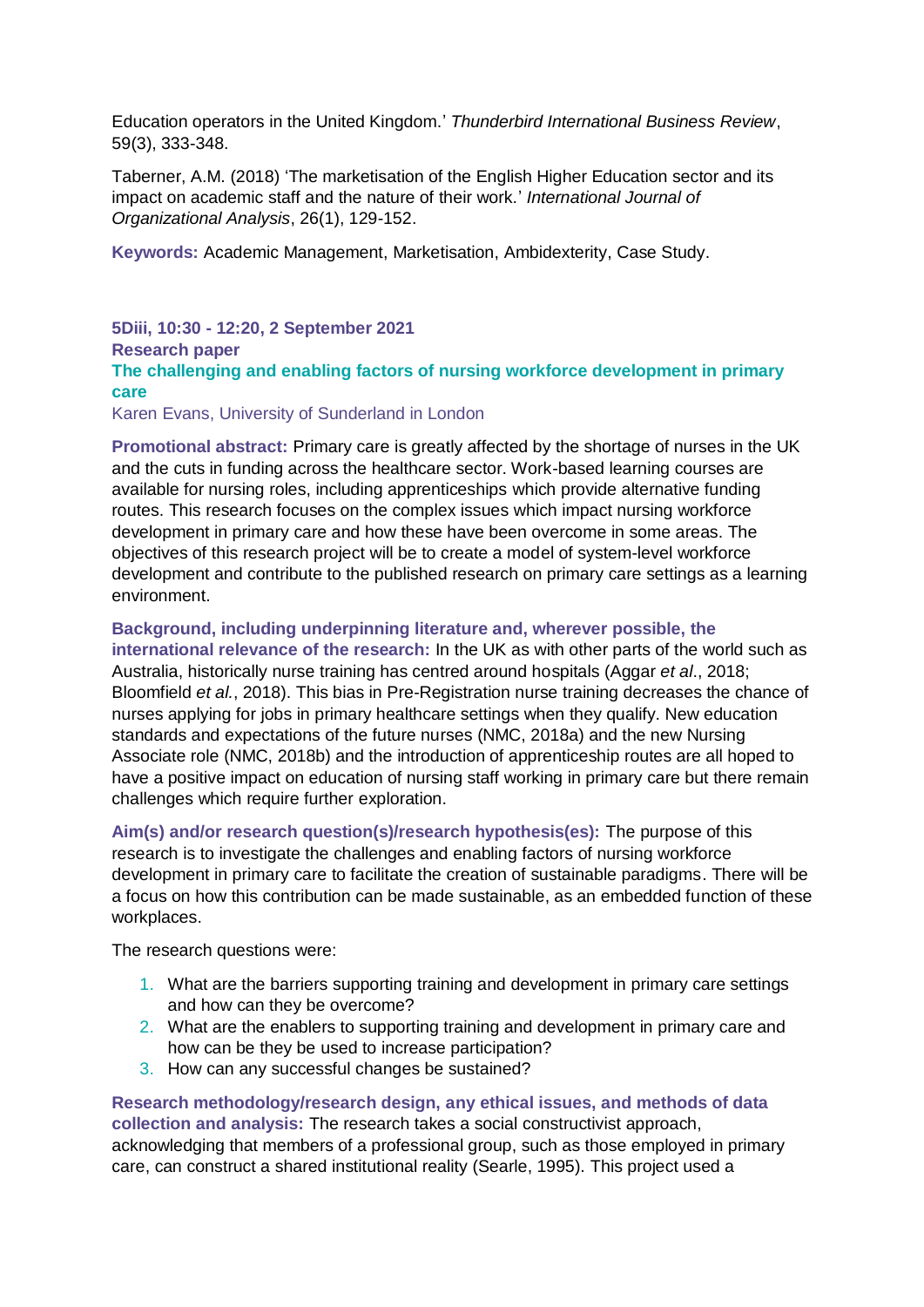multiphase mixed-methods approach, with three core elements: a systematic review of the existing research projects, a quantitative online questionnaire and in-depth semi-structured video call interviews. A combination of pragmatic thematic analysis and inferential statistics was used to identify the challenges and enablers from the viewpoints of all those who have been involved in a workforce development either as learners, supporters, teachers, managers or funders and organisers.

**Key findings and recommendations:** The analysis of the findings has identified three major themes for the factors that challenge, enable and sustain nursing workforce development programmes in primary care.

- Funding Models: current funding is unpredictable and can be hard to optimise as it is often linked to specific projects which may not fit the local needs.
- Training and Career Pathways: to support the recruitment and retention of nursing staff within primary care there is a need for consistency in the core capabilities expected in each role and clearer routes for staff to progress their nursing careers.
- Learning environment: in order to support those on specific programmes, there is the need to support the development the whole nursing team. Adopting an approach which balances learning with work activity increases sustainability in programmes and reduces reliance on external funding.

The overarching recommendation from this research is for greater collaboration, such as working with other practices in primary care networks and with local NHS Trusts. From these findings good practice guidance will be created. As the shortages of nursing staff and increased demand are widespread issues, these recommendations may also be of interest in smaller more specialist sectors in the UK and abroad.

#### **Three key points to indicate how your work contributes to knowledge development within the selected theme:**

- The contribution this work makes is recommendation for collaboration to support sustainable workforce development and good practice guidelines that practices can use to contribute to supporting healthcare assistants and nurses to progress their career in general practice and ensure consistency in the learning opportunities.
- This work will increase the body of knowledge across the full range of development opportunities within general practice as well as how they can establish themselves as learning environments.
- Although this research focused on general practice settings, the findings and recommendations may also be useful to other small settings who employ nursing staff.

#### **References:**

Aggar, C., Gordon, C.J., Thomas, T.H.T., Wadsworth, L. & Bloomfield, J. (2018) 'Evaluation of a community transition to professional practice program for graduate registered nurses in Australia.' *Nurse Education in Practice*, 32, 101–107. doi: 10.1016/j.nepr.2018.03.005.

Bloomfield, J.G., Aggar, C., Thomas, T.H.T. & Gordon, C.J. (2018) 'Factors associated with final year nursing students' desire to work in the primary health care setting: Findings from a national cross-sectional survey.' *Nurse Education Today*, 61, 9–14. doi: 10.1016/j.nedt.2017.10.001.

**Keywords:** Primary Care Nursing; Workforce Development; Nursing Education.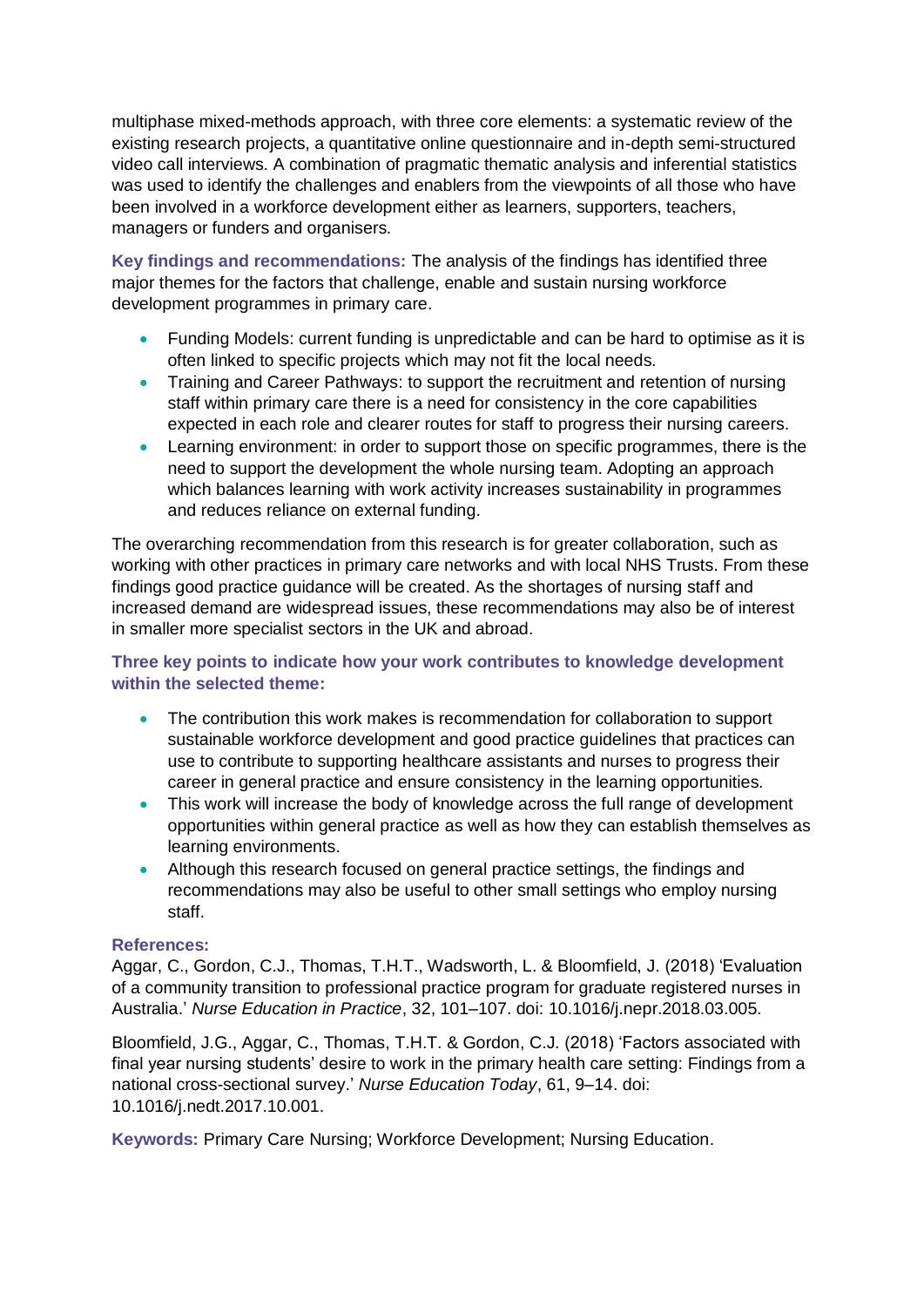#### **5Div, 2 September 2021, 10:30 - 12:20 Poster+ Senior Staff Nurse Programme: Recognising potential, rewarding achievement and being the best you can be**

Dr Rosemary Webster and Claire Agnew van Asch, University Hospitals of Leicester

**Promotional abstract:** Our Senior Staff Nurse Programme has been attended by more than 140 staff nurses. It involves a programme of study days, experiential learning, career coaching and self-reflection. It is built on an appreciation that some experienced Band 5s feel undervalued and others are uncertain how to progress their careers. The programme acknowledges individual circumstances and provides tools and opportunities for development within the current band 5 role as well as supporting those considering a move into other roles. Attendees on the programme are nominated by their ward sister with written support from the Senior Nurse. Programme completion is recognised through a change in job title to Senior Staff Nurse.

**Main focus/theme of, or issues addressed by, the poster:** Like other areas Nationally our Trust has recruitment and retention challenges within its band 5 Registered Nurse (RN) workforce. Almost 20% of our band 5 RNs are over 50 years of age. A Trust-wide survey of all band 5s at midpoint on the pay scale or above followed by a focused Listening Into Action (LiA) event [\(www.listeniningintoaction.co.uk\)](http://www.listeniningintoaction.co.uk/) highlighted areas of frustration and uncertainty. A need to be valued for their contribution and to be offered equitable development opportunities was seen as important. The Senior Staff Nurse programme aims to address some of these issues, offering a structured opportunity for developing personally and professionally whilst being monitored and supported by the Education and Senior Nursing teams.

**Research approaches and underlying evaluation:** The Senior Staff Nurse programme acknowledges evidence from healthcare workforce documents which point to a national shortfall in registered nursing numbers and a demographic shift towards a higher percentage of RNs being eligible for retirement (NHS Employers, 2017). It is important that we retain our existing RN workforce (the majority of whom are at band 5) by creating a culture of recognition, development opportunity and support. Our own LiA events support this and provided the evidence for the programme development. We are tracking all attendees on the programme to see where they are working and how they retrospectively evaluate the programme.

**Implications for healthcare education:** Our programme is the result of a collaboration between the education team and senior clinical nurses in the Trust. The programme moves away from traditional in-house study days towards a suite of learning opportunities, central to which is the role of the attendees on the programme to engage in reflection and selfawareness activities and to negotiate some of their own learning experiences. Attendees write a 'letter to self' at the start of the programme which is sent to them a year later. Early feedback from this, and other evidence from tracking attendees, highlights the programme's potential to empower, engage and energise members of our valuable band 5 workforce. The links between this outcome and staff retention need to be explored further (Hayes *et al*., 2012).

#### **References:**

Hayes, I.J., O'Brien-Pallas, L., Duffield, C., Shamian, J., Buchan, J. & Hughes, F. (2012) 'Nurse turnover: a literature review- an update.' *International Journal of Nursing Studies*, 49(7), 887-905.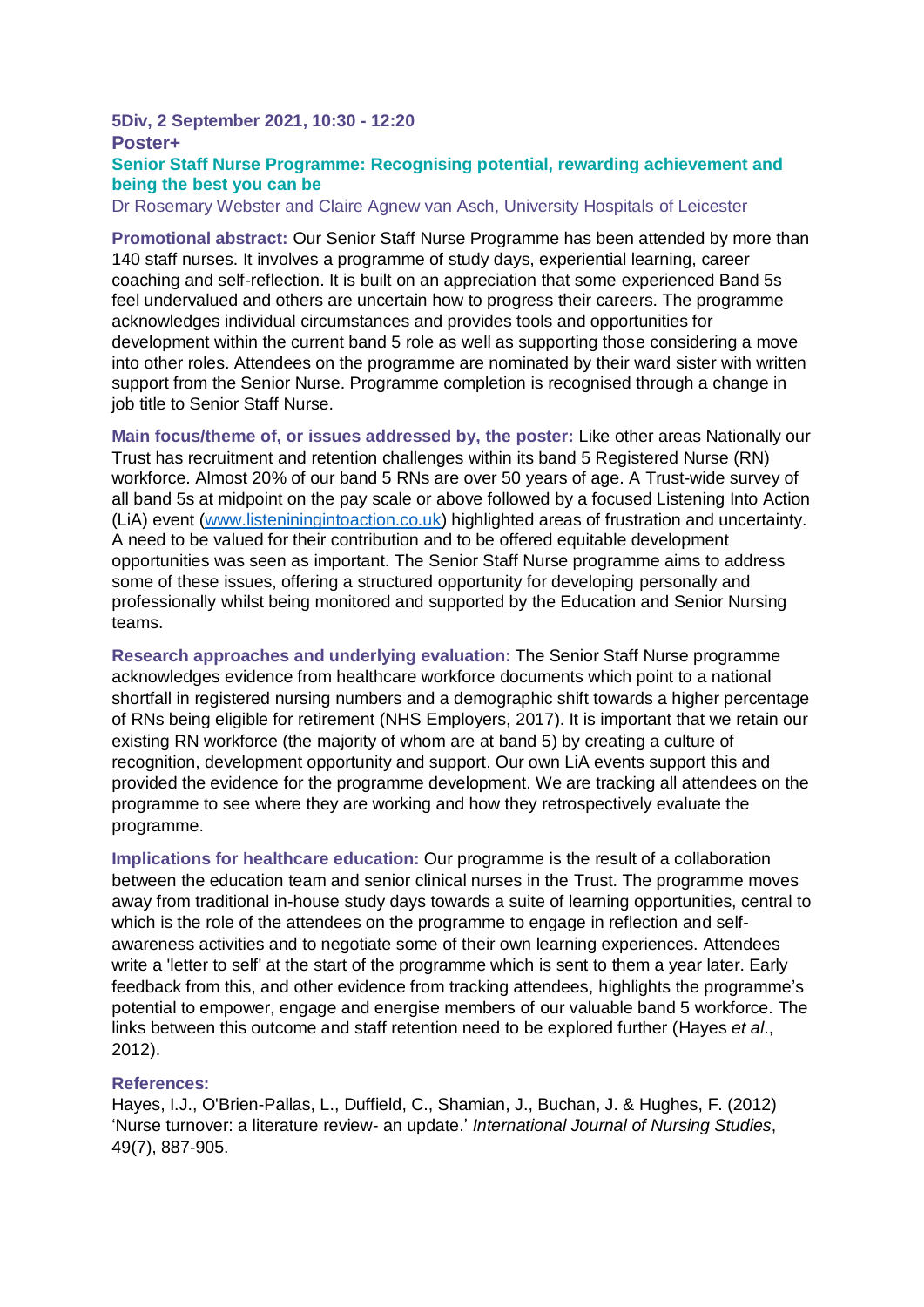NHS Employers (2017) *Improving staff retention a guide for employers*. London, NHS Employers.

www.listeniningintoaction.co.uk/

**Keywords:** Senior Staff Nurse, Listening into Action, Development Programme, Staff Retention.

**5Dv, 2 September 2021, 10:30 - 12:20 Poster+ The Midwifery Expansion Project: Capacity mapping** Clare Boag, Northumbria University

**Promotional abstract:** This poster+ presentation will summarise a workstream output from The Midwifery Expansion project, funded to support regional development of Midwifery Education via increased practice learning opportunities. The project responds to the United Kingdom Government objective to increase the number of midwives by 3,650 between 2019- 2023 in order to support the system-wide implementation of continuity of carer (Department of Health and Social Care, 2018). The project workstream presented is a capacity-mapping tool developed in direct response to regional stakeholder engagement. Mapping explored unused practice learning capacity supporting a sustainable increase in practice learning opportunities within contemporary maternity services.

**Main focus/theme of, or issues addressed by, the poster:** The focus of this poster+ is the development of a resource to map practice learning opportunities, in maternity areas with the intention of identifying and releasing additional practice learning capacity. The capacity mapping tool is an example of educational enhancement made possible by collaborative regional partnership working. The poster highlights the benefit of establishing a multidisciplinary working group (during a global pandemic) facilitated by online meeting technology. The group effectively developed a resource to map practice learning opportunities in maternity care with the intention of increasing the range of practice learning opportunities available for student midwives within maternity placement providers.

**Research approaches and underlying evaluation:** Success of the mapping exercise depended on establishing a working group which spanned regional higher education institutions and placement providers, to develop a tool acceptable to professionals in practice, which gathered meaningful quantitative data. Within practice learning environments Practice Placement facilitators and Practice Education Facilitators are fundamental to operationalising practice learning opportunities for students, their specialist professional knowledge and experience were essential in supporting this project workstream. The resulting tool was sufficiently flexible to reflect the dynamic delivery of services in a variety of individual maternity units and is transferable to other services and disciplines.

**Implications for healthcare education:** Scoping of practice learning opportunities across regional higher education institutions, practice partners, Local Maternity Systems and engaging maternity service users and students informed project direction. Remote networking provided clarity of existing partnerships and highlighted areas for new collaborative practice learning developments, required to support midwifery expansion. Capacity mapping successfully identified additional practice learning opportunities, within maternity services. Development of a multidisciplinary working party promoted partnership working and enhanced existing practice learning capacity in maternity areas, vital to support an increase in midwifery workforce. The mapping tool has been shared with and adopted by other Midwifery Expansion Projects nationally.